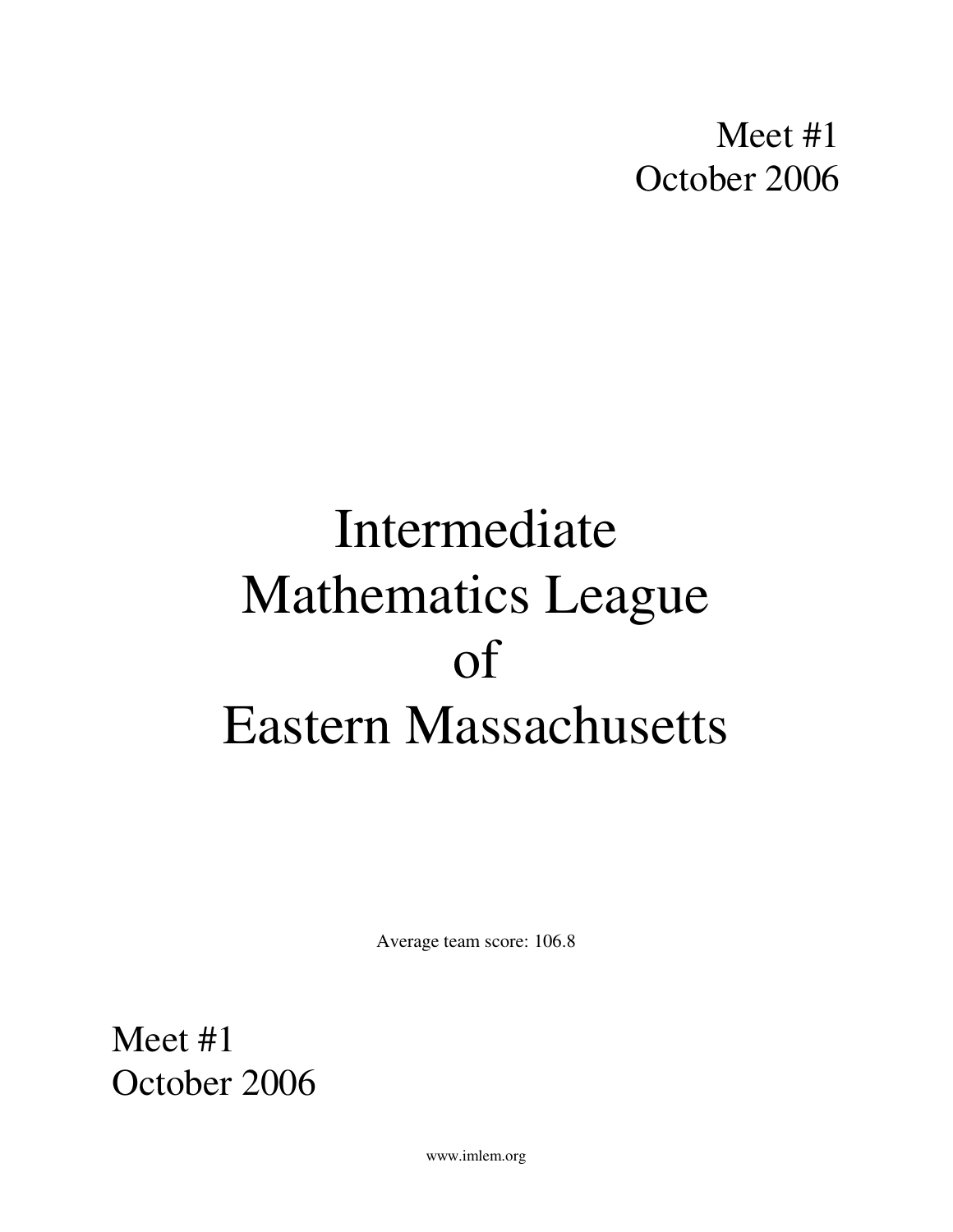Category 1 **Mystery** Meet #1, October 2006

**1.** In the picture below, same objects have the same weight and different objects have different weights. Scales A, B, and C give the total weight in pounds for the objects above them. How many pounds does one cube weigh?



**2.** If the pattern of letters below continues, what will the 100th letter be?

MATHFUNMATHMATHFUNFUNMATHMATHMATHFUNFUNFUN...

**3.** Quadrilateral HIJK, shown below, is a square. Sides HI and JK have been bisected, and sides HK and IJ have been trisected. What portion of the area of square HIJK is shaded? Express your answer as a fraction in lowest terms.

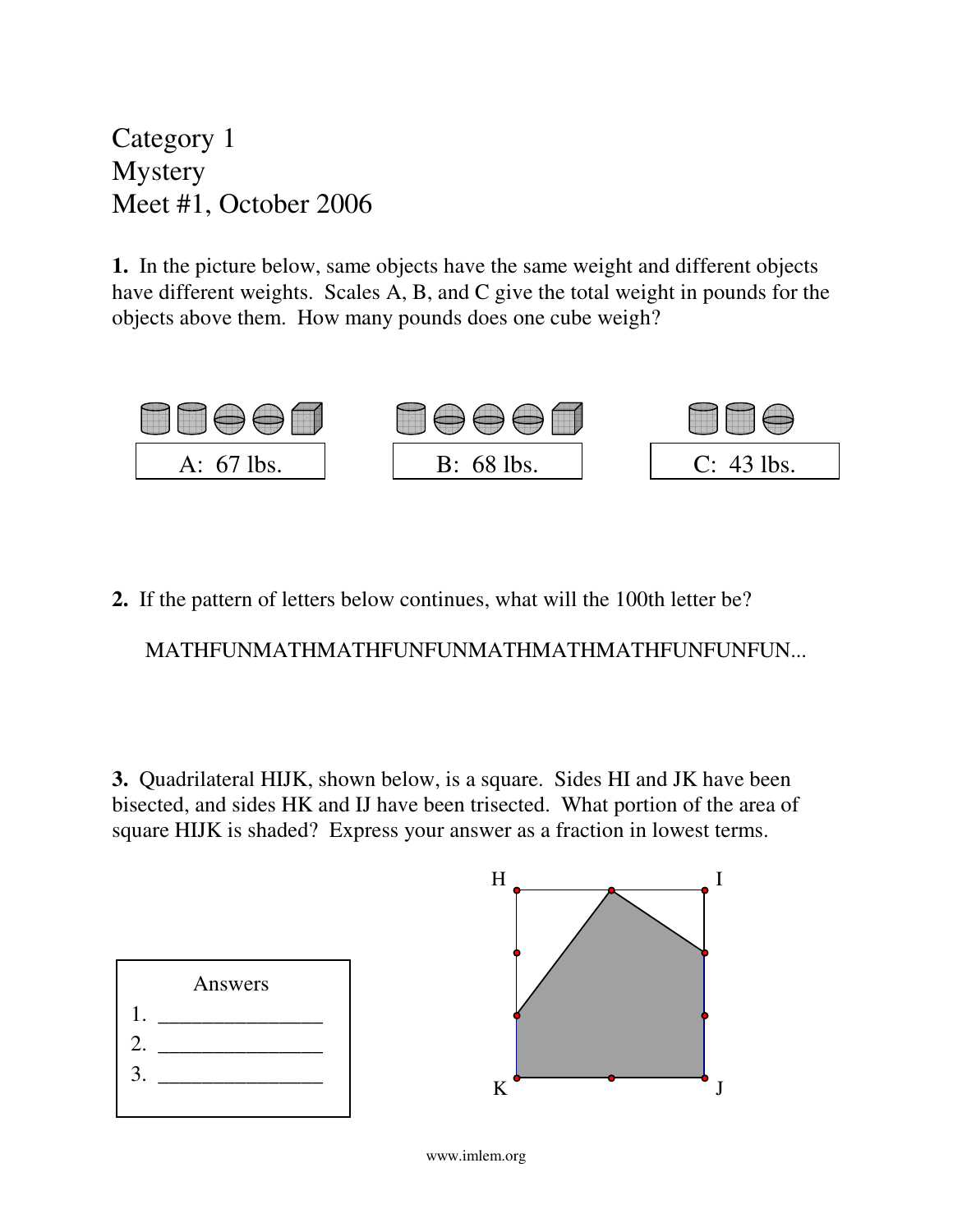# Solutions to Category 1 Mystery Meet #1, October 2006 *Average score: 1.1 answers correct*

**1.** The only difference between scales A and B is that one cylinder has been swapped for a sphere. Since the weight went up by 1 pound, we know that a sphere weighs one pound more than a cylinder. Taking this information to scale C, we can imagine swapping the sphere for a cylinder. The weight would go down by one pound, so we would have three cylinders weighing 42 pounds. The cylinder must weigh 14 pounds and the sphere must weigh 15 pounds. Taking these weights to scale A, we see that we have  $14 + 14 + 15 + 15 = 58$  pounds in cylinders and spheres, so the cube must weigh  $67 - 58 = 9$ pounds. Answers **1.** 9 **2.** F **3.** 3 4



Answers Seen

**1.** 15, 18

**2.** There are 7 letters in the original MATHFUN. There are 14 letters when the words are doubled, 21 letters when the words are tripled, and so on. We should add multiples of seven until we get close to 100:  $7 + 14 + 21 + 28 + 35 = 105$ . The 100th letter will be in the midst of a string of five FUN's. If we remove the final UNFUN, we can see that the 100th letter must be an **F**.

**3.** Regions 4, 5, and 6, in the figure below, are each one sixth of the square. Regions 1 and 3 together make another sixth. Region 2 is one half of a sixth. In all, we have  $4\frac{1}{2}$ 2 6 , which

simplifies to 
$$
\frac{9}{12}
$$
 and then to  $\frac{3}{4}$ .



www.imlem.org

**3.** ½

**2.** A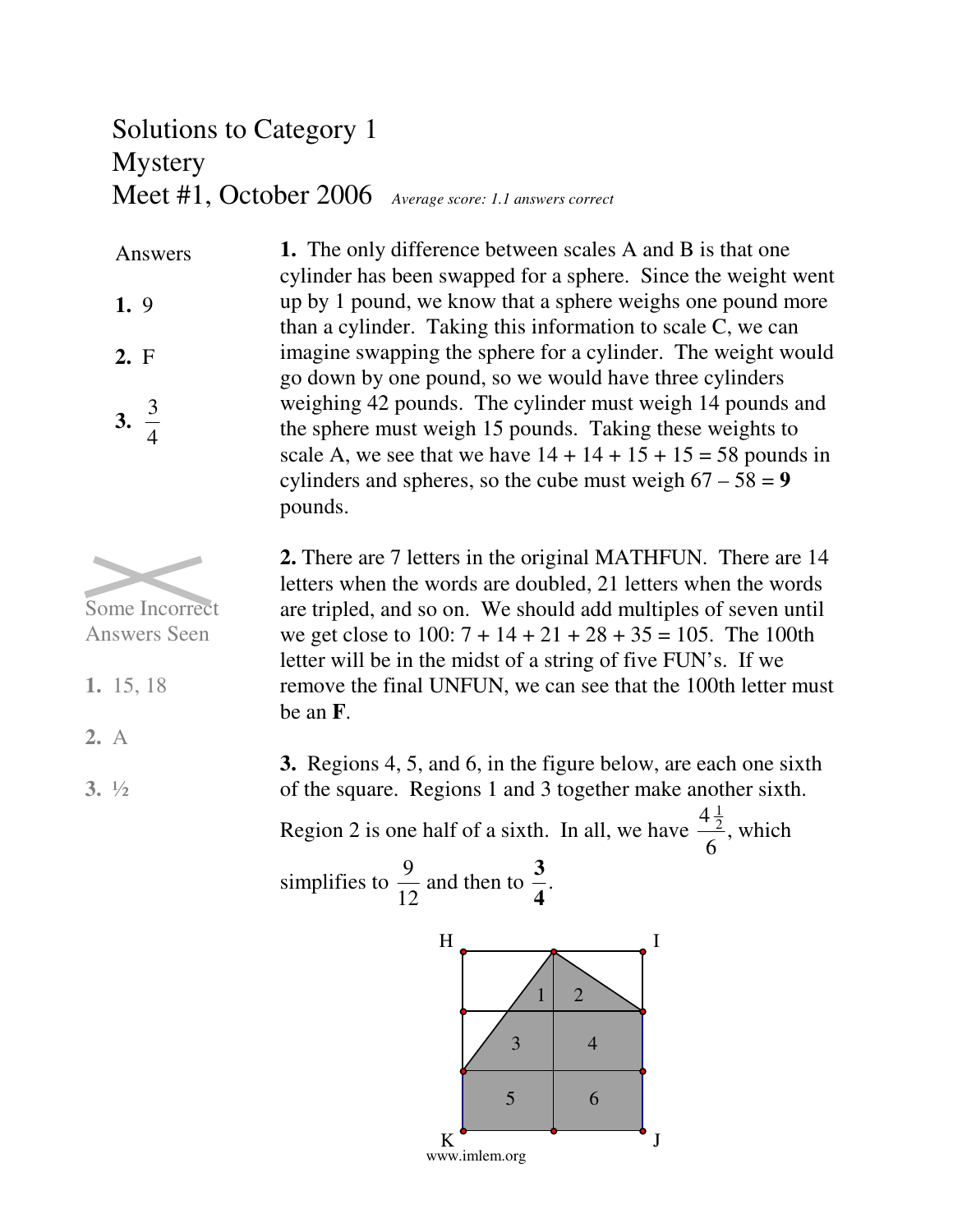Category 2 **Geometry** Meet #1, October 2006

**1.** In heptagon ABCDEFG, drawn accurately at right, all angles are multiples of 45 degrees. How many degrees are in the sum of interior angles D and E?





**2.** In the figure at left, angles HIJ, HKM, and MLN are right angles. If the measure of angle MNL is 36 degrees, how many degrees are in the measure of angle HJI?

**3.** If you subtract twice an angle from its supplement, you get half its complement. How many degrees are in the measure of this angle?

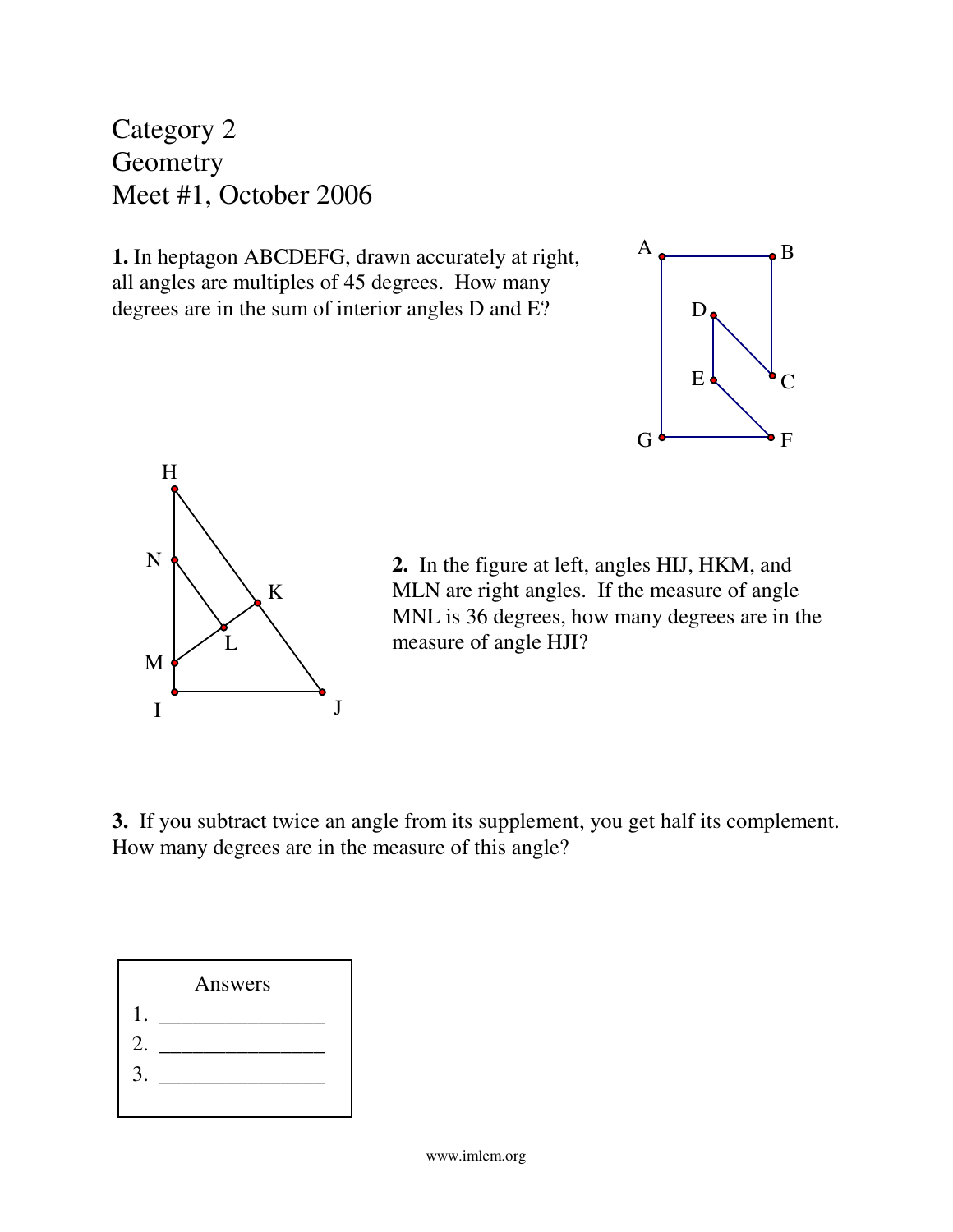### Solutions to Category 2 **Geometry** Meet #1, October 2006 *Average score: 1.3 answers correct*

Answers

- **1.** 540
- **2.** 54
- **3.** 54







**2.** Triangles HIJ, HKM, and NLM are similar triangles. This means they have the same angle measures. We know that angle MLN is 90 degrees and angle MNL is 36 degrees, so angle LMN must be  $180 - 90 - 36 = 54$ degrees. Angle HJI is also **54** degrees.

**3.** If we call our unknown angle *x*, then twice the angle is 2*x*, the supplement is  $180 - x$  and the complement is  $90 - x$ . Translating the sentence to algebra, we get the following equation:

 $(180 - x) - 2x = \frac{90 - x}{2}$ 2 Simplifying the left side, we get  $180 - 3x =$ 90 − *x* 2 Doubling both sides, we get  $360 - 6x = 90 - x$ Adding 6*x* to both sides of the equation, we get  $360 = 90 + 5x$ Subtracting 90 from both sides, we get  $270 = 5x$ Finally, dividing both sides by 5, we find that  $54 = x$ . So the measure of the unknown angle is **54** degrees. Some Incorrect Answers Seen **1.** 180 **3.** 0, 60, 90

**2.**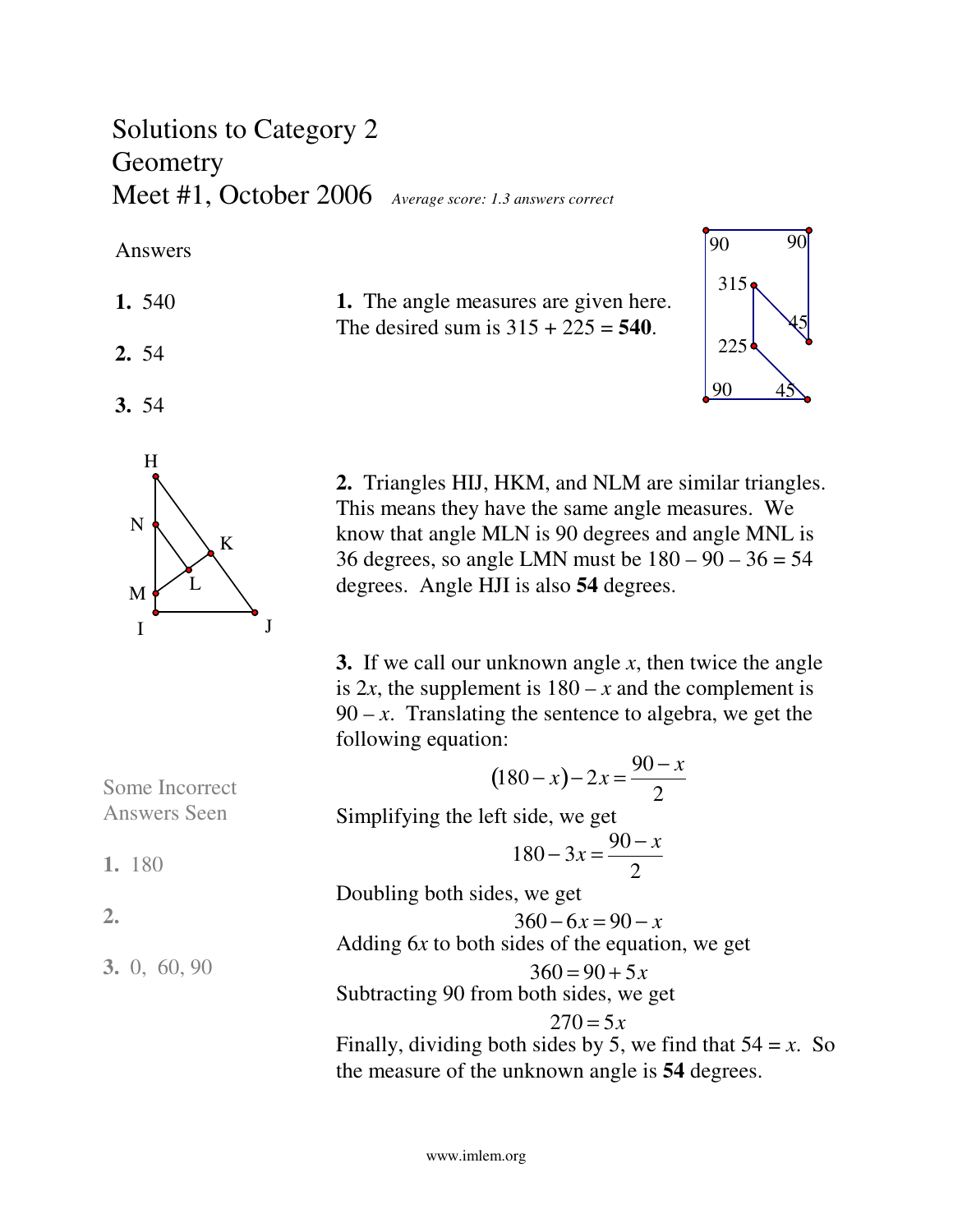Category 3 Number Theory Meet #1, October 2006

**1.** What is the least three-digit number that is divisible by exactly three different prime numbers?

**2.** The five-digit number 35*N*2*N* is divisible by 2, 3, 4, 6, 8, 9, and 12, among other numbers. What is the value of the digit *N*?

**3.** How much greater is the product of the first four primes than the product of the first three composites?

|    | Answers |  |
|----|---------|--|
|    |         |  |
| 2. |         |  |
| 3  |         |  |
|    |         |  |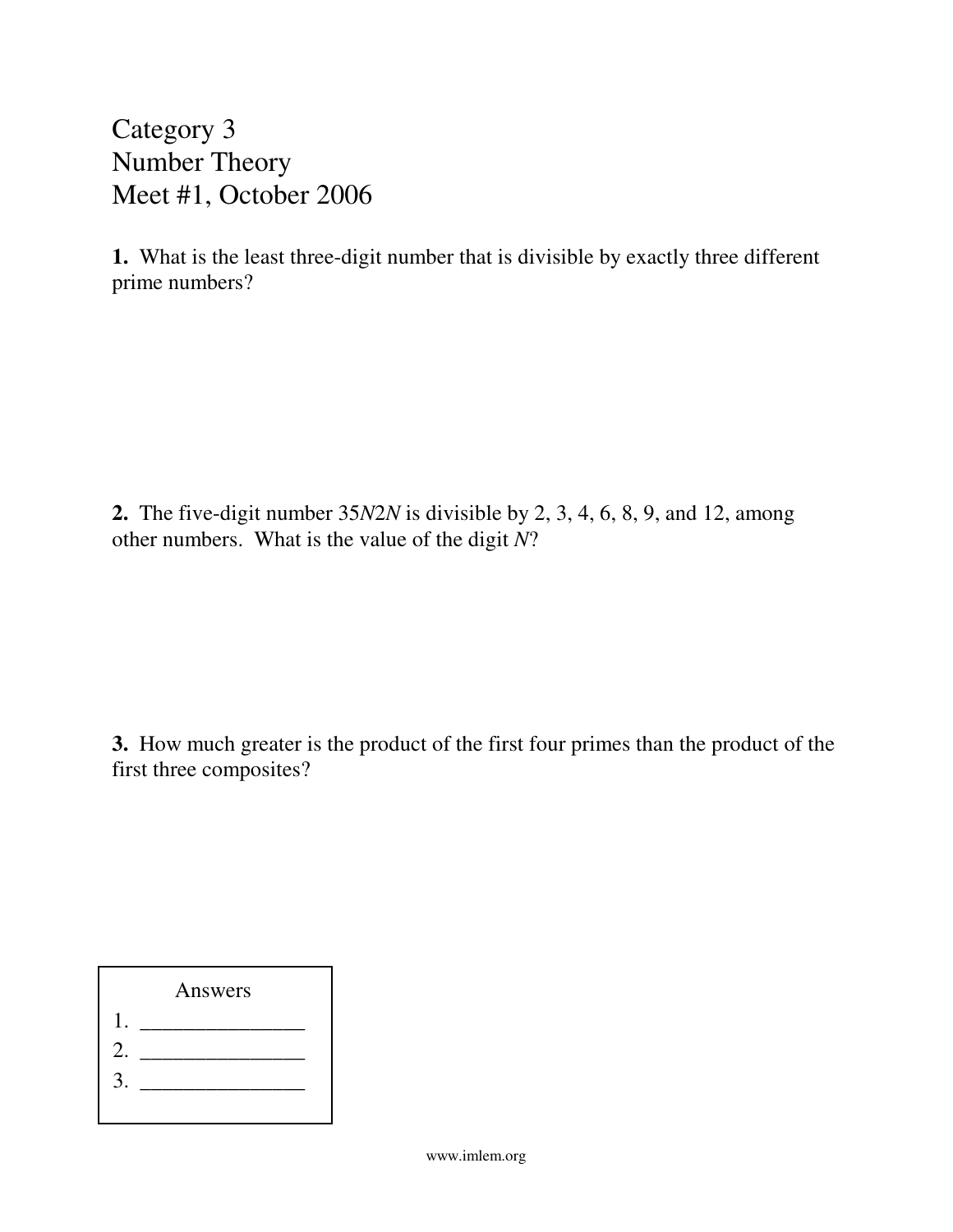# Solutions to Category 3 Number Theory Meet #1, October 2006 *Average score: 1.5 answers correct*

#### **1.** Some people might be fooled by  $3 \times 5 \times 7 = 105$ , but  $2 \times 3 \times$  $17 = 102$  is the least three-digit number that is divisible by exactly three primes. Answers **1.** 102

- **2.** 4
- **2.** *N* clearly must be an even digit, so 0, 2, 4, 6, and 8 are possible. For 35*N*2*N* to be divisible by 3, the sum of the digits must be a multiple of three. So far we have  $3 + 5 + N + 2 + N =$ 10 + 2*N*. Let's use the possible values of *N* to evaluate this expression. If  $N = 0$ , then  $10 + 2N = 10 + 0 = 10$ , which is not divisible by 3. If  $N = 2$ , then  $10 + 2N = 10 + 4 = 14$ , which is not divisible by 3. If  $N = 4$ , then  $10 + 2N = 10 + 8 = 18$ , which *is* divisible by 3. Neither  $N = 6$  nor  $N = 8$  gives a multiple of 3, so 4 is our only candidate. Let's make sure that the number 35424 is divisible by all the other numbers listed. It is divisible by 4 since the last two digits 24 are divisible by 4. It is divisible by 6 since it passes the test for 2 and 3. It is divisible by 8 since the last three digits 424 are divisible by 8. It is divisible by 9 since the sum of the digits (18) is divisible by 9. Finally, it is divisible by 12 since it passes the test for 3 and 4. The digit *N* is indeed **4**. **3.** 18

Some Incorrect Answers Seen

**1.** 105, 110, 120, 1001

| 3. The product of the first four primes is $2 \times 3 \times 5 \times 7 = 210$ . |
|-----------------------------------------------------------------------------------|
| The product of the first three composites is $4 \times 6 \times 8 = 192$ .        |
| The difference is $210 - 192 = 18$ .                                              |

**2.** 9

**3.** 186, 6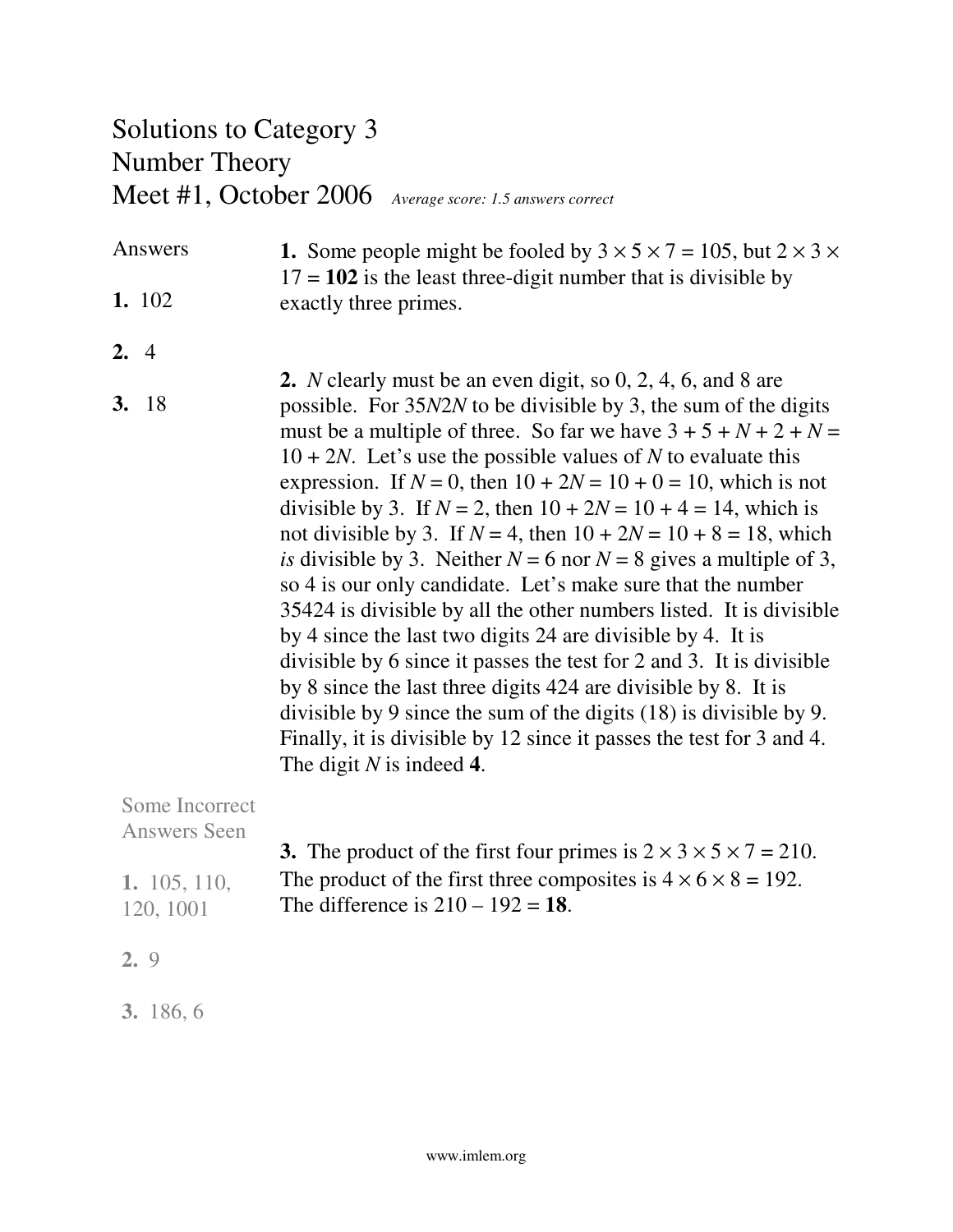Category 4 Arithmetic Meet #1, October 2006

**1.** Evaluate the following expression according to the order of operations.

$$
180 - 3 \times 7^2 + (20 - 34 \div 2)
$$

**2.** The class scores on a math test are given in the stem-and-leaf plot at right. Find the value of the greatest of the mean, the median, or the mode.

| Stem Leaf                                                                                                                              |  |  |  |  |  |
|----------------------------------------------------------------------------------------------------------------------------------------|--|--|--|--|--|
| $10 \mid 0$                                                                                                                            |  |  |  |  |  |
| $\begin{array}{c cccc}\n9 & 2 & 2 & 2 & 6 \\ 8 & 0 & 0 & 4 & 8 & 8 & 8 & 8 \\ 7 & 2 & 2 & 6 & 6 & 6 \\ 6 & 0 & 4 & 8 & 8\n\end{array}$ |  |  |  |  |  |
|                                                                                                                                        |  |  |  |  |  |
|                                                                                                                                        |  |  |  |  |  |
| $\begin{array}{c} 6 \\ 5 \end{array}$                                                                                                  |  |  |  |  |  |
|                                                                                                                                        |  |  |  |  |  |

**3.** Jake was getting tired of dealing with small change at his hotdog stand. He decided to round all prices to the nearest quarter of a dollar. The old prices are given in the sign below. Last Thursday, the Roberts family ordered 2 hotdogs, 2 chilidogs, 1 tofudog, 5 chips, 1 water, 2 lemonades, and 2 milks. If they buy all the same items at the new rounded prices, how much more or less will they spend? Give your answer in dollars to the hundredth and write "more" or "less" after the amount.

|    | Answers |  |
|----|---------|--|
|    |         |  |
| 2. |         |  |
| 3  |         |  |
|    |         |  |

| Jake's Hotdogs |        |
|----------------|--------|
| Hotdogs        | \$1.85 |
| Chilidogs      | \$2.45 |
| Tofudogs       | \$1.65 |
| Chips          | \$0.95 |
| Water          | \$0.90 |
| Lemonade       | \$1.10 |
| Milk           | \$0.80 |
|                |        |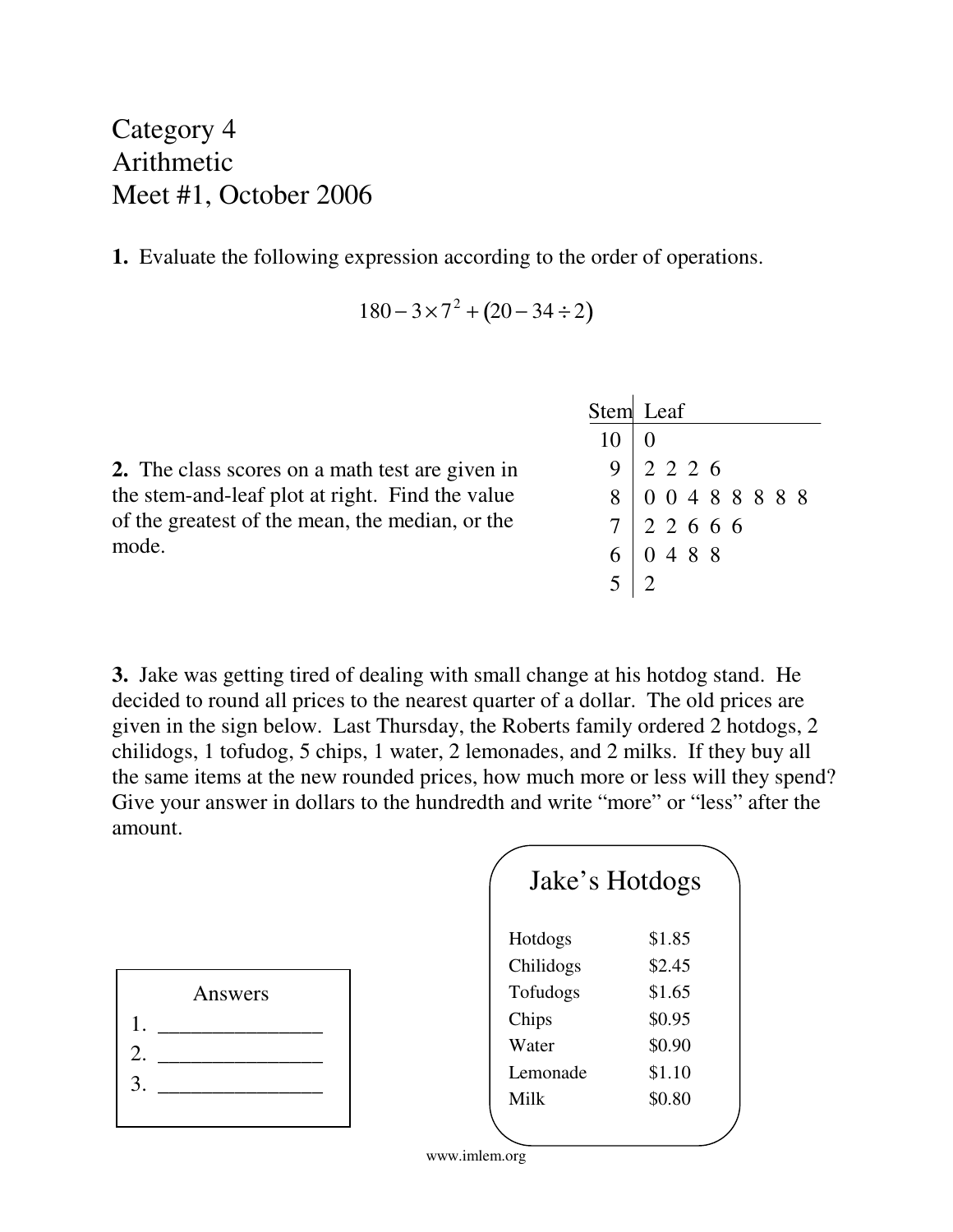### Solutions to Category 4 Arithmetic Meet #1, October 2006 *Average score: 1.6 answers correct*

Answers

**1.** The expression evaluates as follows:

|                       | 36                                      |
|-----------------------|-----------------------------------------|
| <b>3.</b> \$0.05 more | $33 + 3$                                |
| 2.88                  | $180 - 147 + 3$                         |
|                       | $180 - 3 \times 49 + (20 - 17)$         |
| 1. $36$               | $180 - 3 \times 7^2 + (20 - 34 \div 2)$ |

**2.** The median (the middle score) is 80 and the mode (the most frequent) is 88. It seems very unlikely that the mean is greater than 88, so some students might be willing to answer **88** without actually calculating the mean. Indeed, the sum of the scores is 1840, and  $1840 \div 23$  gives a mean of only 80.

**3.** To answer the question, we do not need to calculate how much they spent before or after the price changes. We will calculate the difference directly, using a negative sign for a decrease and a positive sign for an increase.

| Hotdogs   | $2 \times 10^{\circ}$     | $= 20$ ¢                      |
|-----------|---------------------------|-------------------------------|
| Chilidogs | $2\times$ $^+5\textit{c}$ | $=$ +10 $\varphi$             |
| Tofudogs  | $1 \times 10\phi$         | $=$ <sup>+</sup> 10 $\varphi$ |
| Chips     | $5 \times 50$             | $= 25$ ¢                      |
| Water     | $1 \times 10\phi$         | $=$ +10¢                      |
| Lemonade  | $2 \times 10^{\circ}$     | $= 20$ ¢                      |
| Milk      | $2 \times 5\phi = 10\phi$ |                               |

The Roberts will spend 5 cents more, or **\$0.05 more**, for the same items.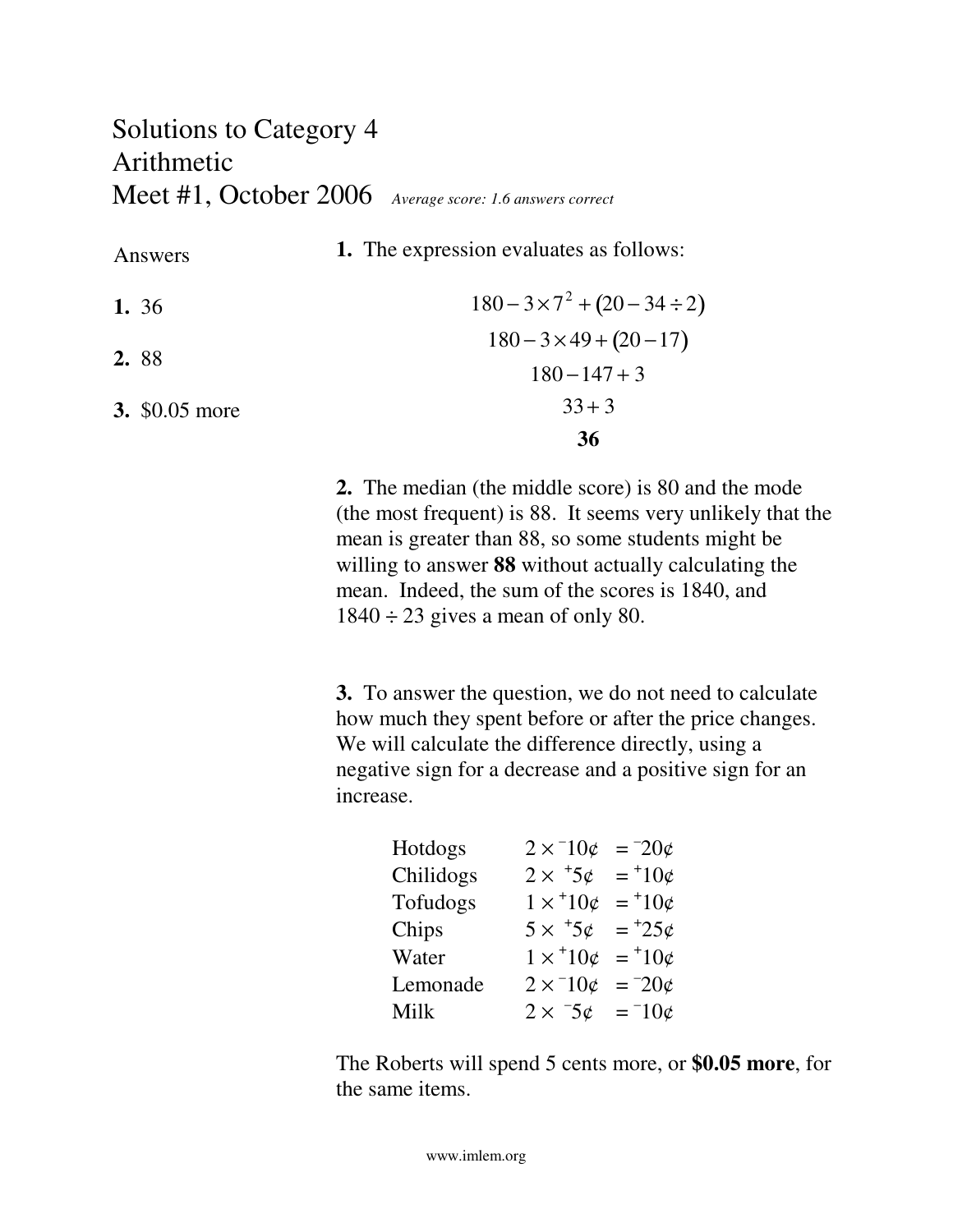Category 5 Algebra Meet #1, October 2006 *Average score: 1.9 answers correct*

**1.** Simplify the following expression.

$$
3(4x+5)-5(8x+10)+7(4x+5)
$$

**2.** Solve for *x*. (Note: Solve means to find the value of the variable that makes the equation true.)

$$
7x + 2(x + 8) - 13 = 606
$$

**3.** Find the value of *M* that will make the equation below an identity. (Note: An identity is an equation that is true for all values of *x*.)

$$
3x - (6 - 20x) + M = 19x - 7 + 4x + 18
$$

|                  | Answers |
|------------------|---------|
|                  |         |
| $\overline{2}$ . |         |
| 3                |         |
|                  |         |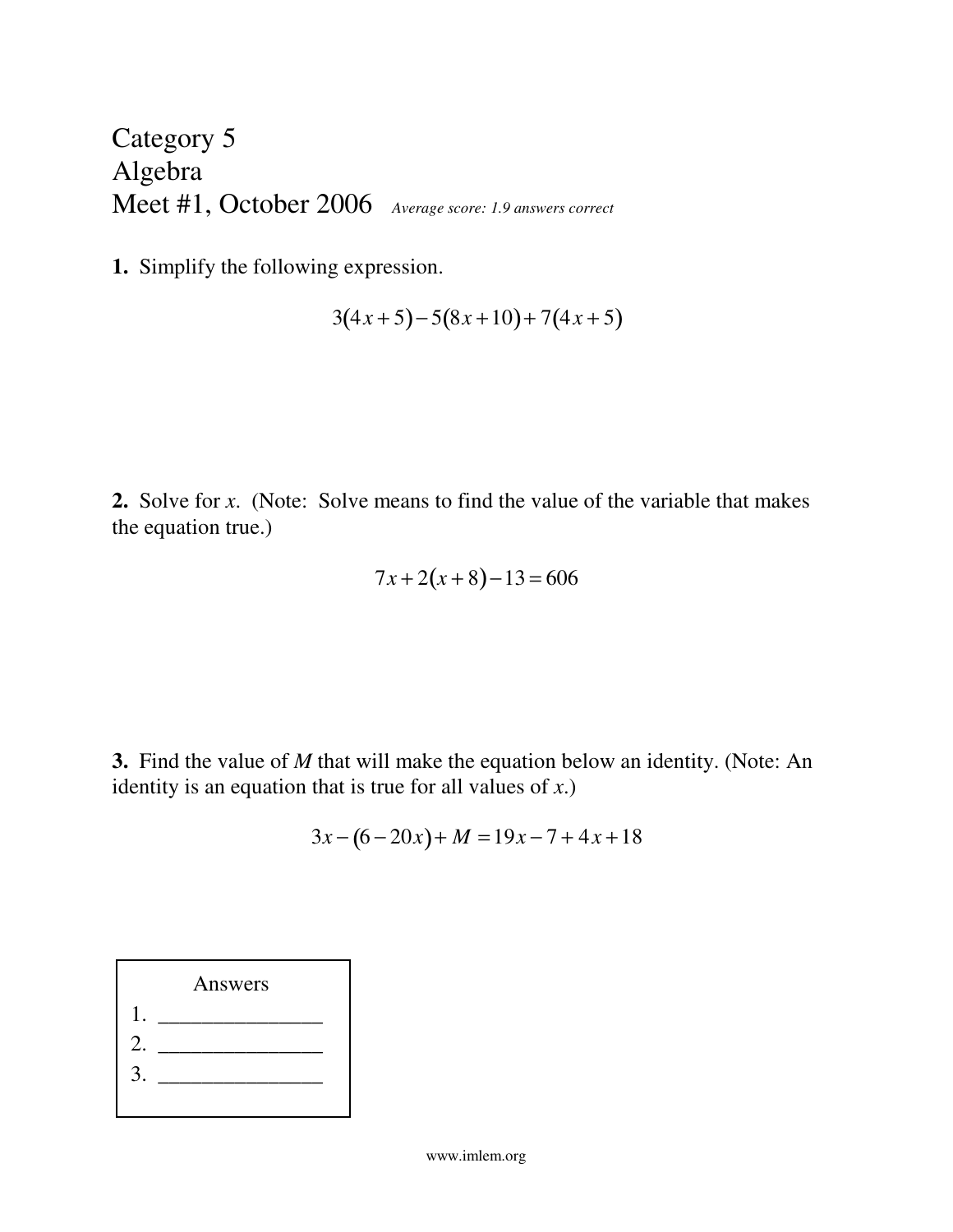### Solutions to Category 5 Algebra Meet #1, October 2006

| Answers | <b>1.</b> The expression simplifies as follows: |
|---------|-------------------------------------------------|
| 1.0     | $3(4x+5)-5(8x+10)+7(4x+5)$                      |
|         | $12x+15-40x-50+28x+35$                          |
| 2.67    | $40x-40x+50-50$                                 |
| 3. 17   | 0                                               |

**2.** The equation can be solved as follows:

$$
7x+2(x+8)-13=606
$$
  

$$
7x+2x+16-13=606
$$
  

$$
9x+3=606
$$
  

$$
9x=603
$$
  

$$
x=67
$$

**3.** First we simplify both sides of the equation.

$$
3x - (6 - 20x) + M = 19x - 7 + 4x + 18
$$

$$
3x - 6 + 20x + M = 23x + 11
$$

$$
23x - 6 + M = 23x + 11
$$

Clearly 23*x* will equal 23*x* for any value of *x*. If the equation is to be an identity, then  $-6 + M$  must equal 11. This is true when  $M = 17$ . Any other value of *M* will lead to an equation that has no solution.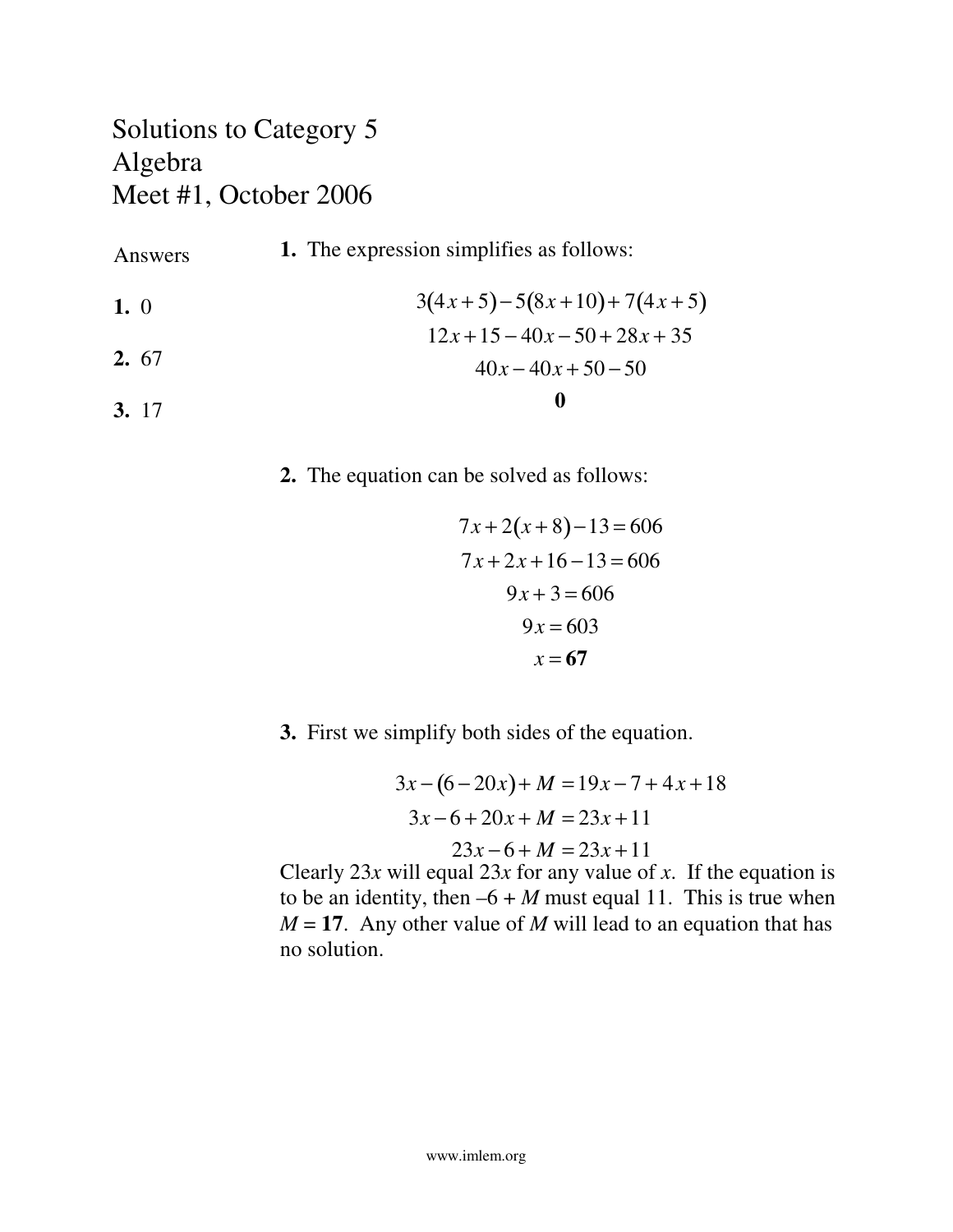Category 6 Team Questions Meet #1, October 2006

**1.** The Blakes went to an ice cream place where a small cone costs \$1.85, a medium cone costs \$2.35, a large cone costs \$2.75. There are 5 people in the Blake family and each person ordered one cone. If they spent a total ot \$11.65 , how many medium cones did they buy?

**2.** Tia outlined a 3-by-3 block of dates on a calendar. The average of all nine numbers in the block is 15. What is the least number in the block of dates?

**3.** At the Euclid theater, 2 5 of the seats are designated Orchestra seats, 1 3 are Mezzanine, and 1 4 are Balcony. There are 10 seats that are Obstructed View and 8 seats that are Wheelchair. How many seats are there at the Euclid theater?

**4.** What is the least four-digit number that is divisible by one of each of exactly four different prime numbers? That is, it is the product of four primes.

**5.** How many four-digit numbers meet the following criteria? All the digits are even. None of the digits is prime. None of the digits is a positive multiple of three. The mean (average) of the four digits in each number is 6. Note: Zero is an even number, but a four-digit number cannot start with zero.



**6.** Using the values the team obtained in questions 1 through 5, evaluate the following expression:

$$
\sqrt{B + \frac{D - C}{A} + E - 1}
$$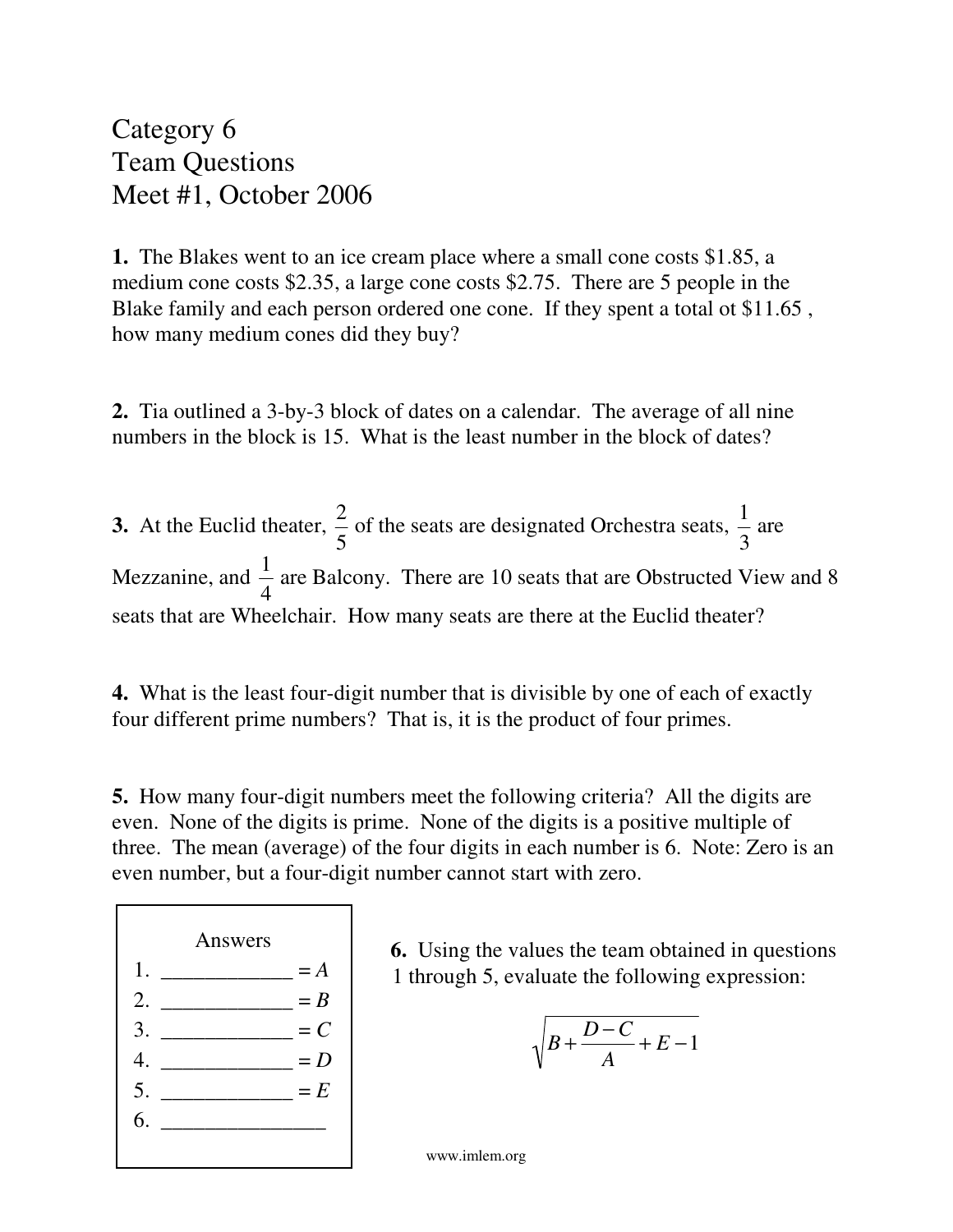# Solutions to Category 6 Team Questions Meet #1, October 2006 *Average score: 3.1 answers correct*

| Answers | 1. All the prices end in .05, so any combination of five ice-           |
|---------|-------------------------------------------------------------------------|
|         | creams includes 25 cents. Let's subtract this 25 cents from             |
| 1.3     | \$11.65 to get \$11.40. Now we can think about the simpler              |
|         | prices of \$1.80, \$2.30, and \$2.70. Easier still is to use $18, 23$ , |
| 2, 7    | and 27 and try to get 114. If we start with five 18's, we get 90,       |
|         | which is too little. If we have five 23's, we get 115, which is         |
| 3. 1080 | close. Swapping a 23 for a 27, we go up to 119. Then                    |
|         | swapping a 23 for an 18, we go down by 5 to 114. There must             |
| 4. 1110 | be one small cone, three medium cones, and one large cone.              |
|         | To verify we try $$1.85 + 3 \times $2.35 + $2.75 = $1.85 + $7.05 +$     |
| 5.9     | $$2.75 = $11.65$ . So there are indeed three (3) mediums.               |

**6.** 5

**2.** Since the average of the nine numbers is 15, the 15th is definitely the middle date. The nine numbers are 7, 8, 9, 14, 15, 16, 21, 22, and 23. The least number is **7**. The greatest number is **23**.

**3.** The sum of the fractions given is found as follows:

$$
\frac{2}{5} + \frac{1}{3} + \frac{1}{4} = \frac{24}{60} + \frac{20}{60} + \frac{15}{60} = \frac{59}{60}
$$

The 10 seats that are Obstructed View and the 8 seats that are Wheelchair must account for the other  $60<sup>th</sup>$  of the seats. If 18 is equal to 1 60 of the seats, then there must be  $18 \times 60 = 1080$ seats at the Euclid theater.